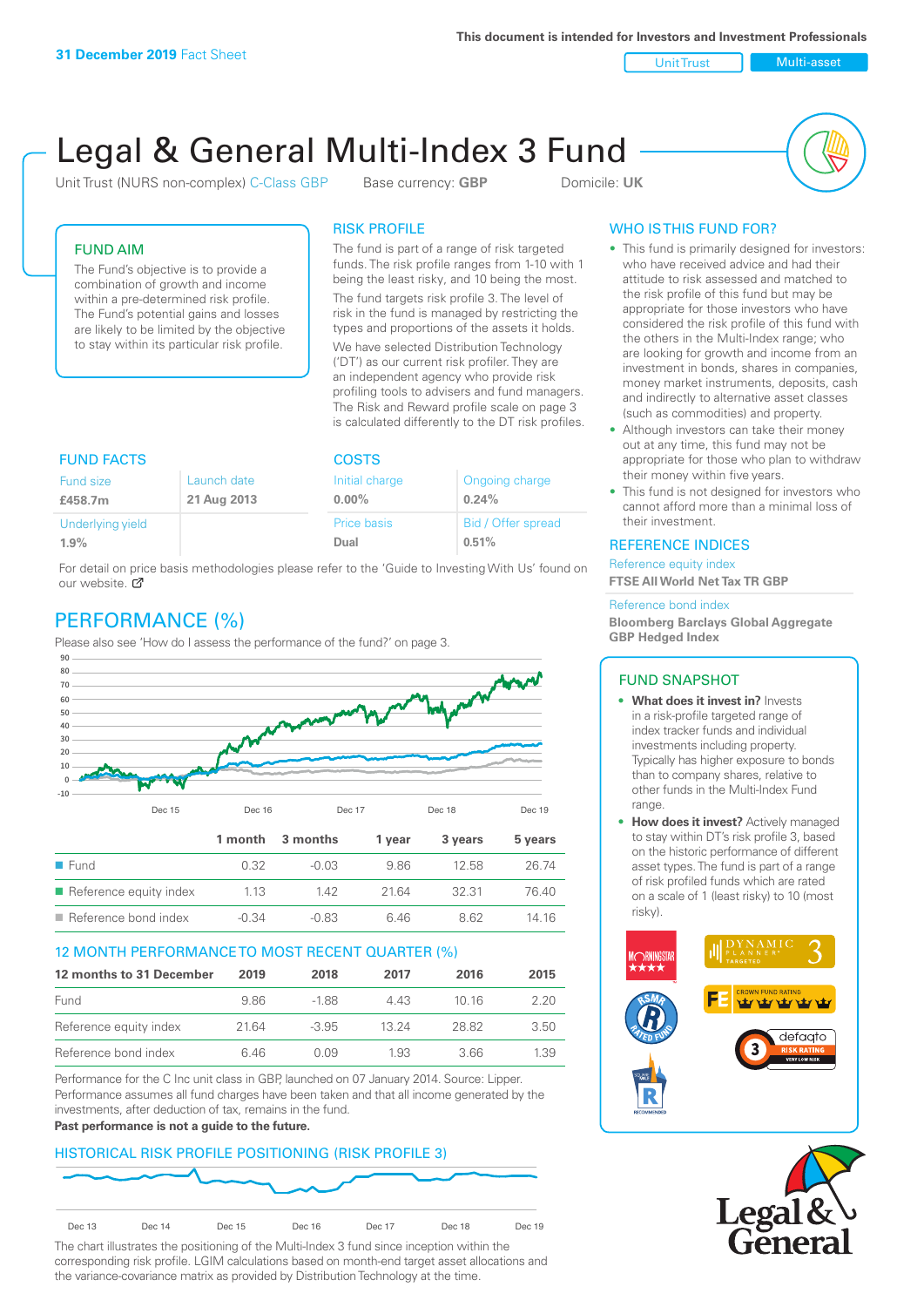# Legal & General Multi-Index 3 Fund

Unit Trust (NURS non-complex) C-Class GBP

# PORTFOLIO BREAKDOWN

All data source LGIM unless otherwise stated. Totals may not sum due to rounding.





#### FUND MANAGERS

The fund managers have responsibility for managing the multi-index fund range. They are part of the Multi-Asset Funds (MAF) team in LGIM. This team focuses on designing and managing multi-asset funds that are tailored to match the specific objectives of various client types. The team sits within a wider Asset Allocation team which combines both depth of experience with a broad range of expertise from different fields, including fund management, investment consulting and risk management roles.

# TOP 10 HOLDINGS (%)

| L&G Sterling Corporate Bond Index Fund                           | 10.7 |
|------------------------------------------------------------------|------|
| L&G Global Inflation Linked Bond Index Fund                      | 8.9  |
| <b>LGIM Global Corporate Bond Fund</b>                           | 8.5  |
| L&G All Stocks Gilt Index Trust                                  | 7.8  |
| L&G US Index Trust                                               | 6.1  |
| L&G Short Dated Sterling Corporate Bond Index Fund               | 5.3  |
| L&G UK Index Trust                                               | 5.3  |
| L&G Emerging Markets Government Bond (US\$) Index Fund           | 4.6  |
| L&G Emerging Markets Government Bond (Local Currency) Index Fund | 3.7  |
| L&G Japan Index Trust                                            | 3.6  |